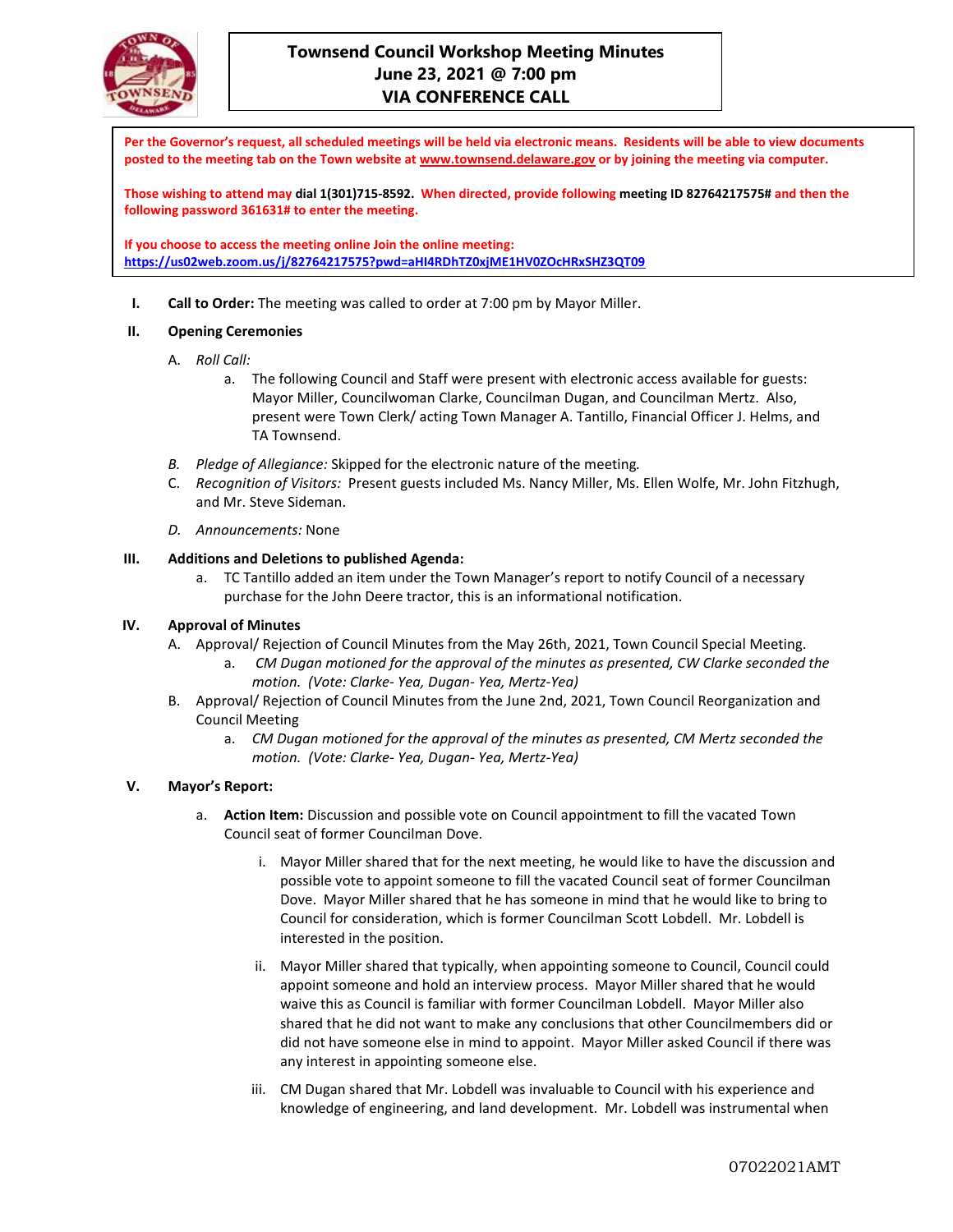Council and TM Mangeri were working on the NCC Development Plan. CM Dugan shared that Mr. Lobdell is a wealth of knowledge and CM Dugan is happy to hear he is willing to be back on Council and thinks he is a wise choice.

- iv. Councilmembers did not have any other individuals that they would like to appoint to Council.
- *v. CM Mertz made a motion to appoint former Councilman Scott Lobdell to Townsend Town Council. CM Dugan seconded the motion.* 
	- *1. CM Mertz added to the discussion to note that Mr. Lobdell did run in the election and came in with the least amount of votes. Additionally, since he did run, CM Mertz believes it is appropriate to have Mr. Lobdell serve in the appointed position. He requested all to recognize that Mr. Lobdell did receive votes in the 2021. election.*
	- *2. Vote: CW Clarke- Yea, CM Dugan- Yea, CM Mertz- Yea*
- vi. Mayor Miller shared that with the motion, second, and vote, Mr. Lobdell has been appointed to Town Council to fill the vacant seat and will be added to the Council agenda to be sworn in at the next Council meeting.
- b. **Action Item:** Discussion and possible vote to approve the purchase of Uninterruptable Power Supplies units for Town Hall.
	- i. Mayor Miller turned the item over to TC Tantillo to explain the item to Council. TC Tantillo shared that Council is aware that Town Hall experienced a power outage a few weeks prior. When this occurred, staff was notified by the Town's IT support team that the current Uninterruptable Power Supply (UPS) Units did not assist as well as they could have in the event of another power outage. The Uninterruptable Power Supply Units allow for any items plugged in and/or Town servers to gradually shut down to alleviate any document or data loss. The current units did not handle the outage well due to their age, so it is advisable that they be replaced.
	- ii. Town staff received a quote to replace them from the IT team, which equates to \$993 for the units plus an estimate of two to four hours of labor to install. The cost of labor is contracted at a rate of \$135.00 per hour. TC Tantillo is requesting the authorization for up to \$2,000 for the cost of both supplies and labor. The estimate of \$2,000 is a higher estimation as we will not have a definite time for how long they will take to install.
	- iii. Mayor Miller shared that the units are something the Town should have, and he was at Town Hall when the power went out and could see the issue not replacing the units could cause. Mayor Miller also mentioned that the Town originally requested three units and with reevaluation by the IT Team, determined only two units were necessary at this time. Additionally, due to the nature of the cost, he is requesting Council authorization for up to \$2,000 for supplies and installation.
	- iv. CW Clarke asked if it would be possible to install solar panels as a solution for this. Mayor Miller shared that that is a very costly installation and would not be able to fix the items in the short term. TC Tantillo also shared that regardless of whether or not we went to solar panels, the UPS units would still be necessary to serve as a backup for the servers.
	- v. CM Mertz asked if this would be covered under the budget and if any CARES or ARPA funds could cover the cost of this.
	- vi. FO Helms shared that there are funds in the budget to cover these items and that she will request reimbursement with CARES Funds to cover these fees but is unsure if the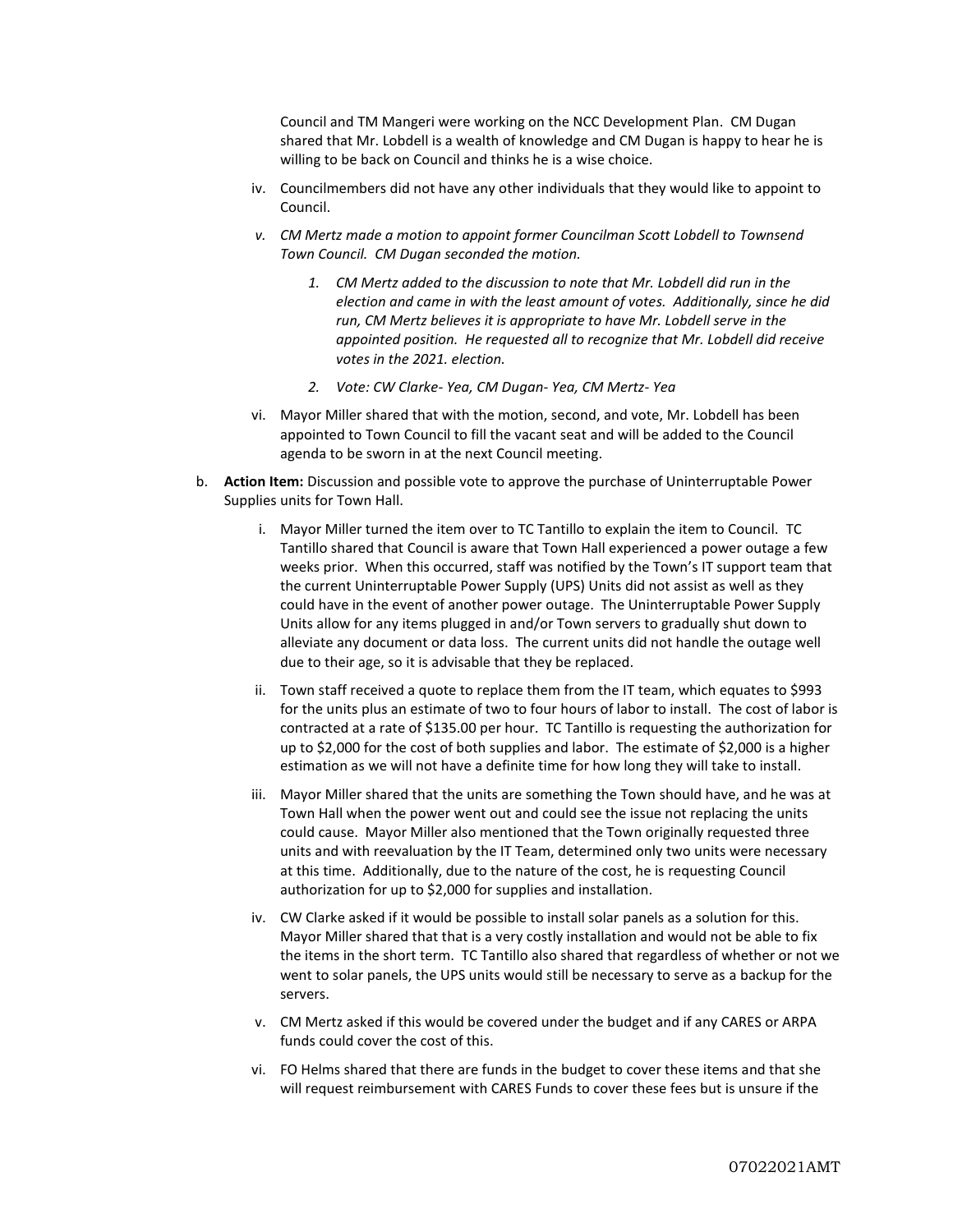Town will receive reimbursement or not. Mayor Miller shared that the purchase should be made, and the Town will hopefully receive reimbursement in the future.

- *vii. CM Dugan made a motion to approve the purchase of the UPS units up to \$2,000 and CW Clarke seconded the motion. (Vote: CW Clarke- Yea, CM Dugan- Yea, CM Mertz- Yea)*
- c. Discussion on Facebook page protocol.
	- i. Mayor Miller shared that at the next Town Council meeting, he will share information around Facebook. In the long run, Facebook is a number one means of communication for many. One of the items Mayor Miller keeps sharing with Councilmembers is to engage with residents and the best way to do that is to have as many avenues as possible to engage. One of the ways to engage is through Facebook. Mayor Miller had a meeting with Representative Spiegelman, who shared that many of the Representatives and Senators have their own Facebook accounts for their positions. Representative Spiegelman was kind enough to share the guidelines that Representatives and Senators need to follow for their Facebook pages and Mayor Miller will share the adopted version for Council next month.
	- ii. CM Mertz asked what the current policy is, specifically related to when the Town posts on their page and when Council could post on the page. Mayor Miller shared that any complaints and comments are directed to contact Town Hall TC Tantillo shared that the Town of Townsend Facebook page serves to notify residents of events and announcements and serves as an informational piece for residents. There is guidance in the "about me" section on the page that official business is not conducted on the Facebook page. Comments on the page are hidden and the ability to message the page is turned off. Additionally, residents are encouraged to send all complaints and comments to Town Hall to be addressed as they come through.
	- iii. Mayor Miller shared that Councilwoman Clarke has started her own Facebook page. Councilwoman Clarke shared that the page is still in the works, and she has begun to share items affecting the Town and relevant items across the state. Additionally, Ms. Clarke has shared volunteer opportunities for the Committees. Ms. Clarke also has a community chat forum on her page and Mayor Miller shared that communication on the page should be routed to Town Hall contact information.
	- iv. CM Dugan commended CW Clarke and Mayor Miller for their efforts on Facebook pages. CM Dugan shared that he is considering starting his own page and looks forward to the guidance.
	- v. CM Mertz asked CW Clarke to clarify the name of her page and she shared that she will be revising the name of her page as soon as she is able to.

#### **VI. Reports**

- A. State Police:
	- a. Mayor Miller shared that Lt. Lloyd will no longer be our main contact for State Police. The new contacts will be Sergeant Popp and Lieutenant Barnett.
- B. Town Attorney Fred Townsend III:
	- a. TA Townsend shared that the General Assembly will be taking up a bill to allow municipalities, if they choose to, to elect to hold their meetings electronically on a permanent basis. This will be something for Council to consider as it is discussed in the state. There are some conditions, such as having a central location, but you may not be required to have all Council people present in person. The bill has not yet been passed and TA Townsend will present the status at the next Council meeting.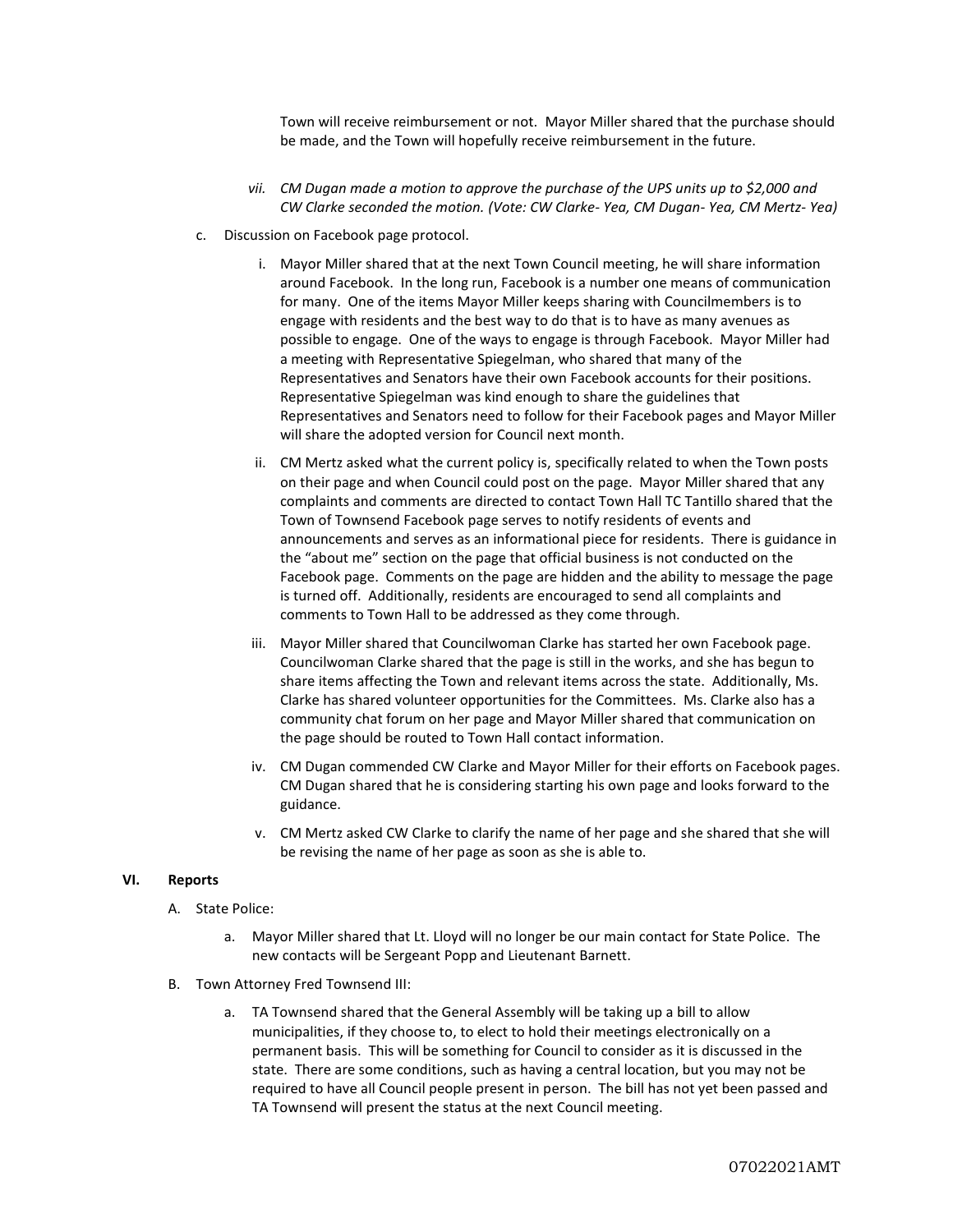- C. Town Engineer Edwin Van-Otoo:
	- a. CM Mertz asked for an update on the stormwater ponds near W. and E. Founds and if they can be reviewed for completeness before being turned over.
	- b. Additionally, CM Mertz asked for a status update on the Pickle/ Tennis Ball Court. Mayor Miller shared that the punch list items were being addressed. TC Tantillo shared that in consultation with TE Van-Otoo, most of the punch list items have been addressed and TE Van-Otoo is working to complete the grant requirements and obtain the appropriate signs and documentation. Once all is in order, the Town Council could schedule the dedication.
- D. Town Manager Anthony S. Mangeri:
	- a. Mayor Miller shared that TM Mangeri is currently out on medical leave but is doing well. Mayor Miller shared that TC Tantillo is filling in for TM Mangeri in his absence.
	- b. TC Tantillo notified council of an item that needs to be purchased. The item is within the Town Managers spending limit but is close to the threshold ay \$923.38. The purchase is for a new fuel tank for the John Deere mower. There was damage to the fuel tank that could present a safety issue. Mayor Miller shared that this does not require a vote because this is within the Town Manager's limits, but he and TC Tantillo wanted to make Council aware. The vendor to be used is Atlantic Tractor, which is the original vendor for the purchase of the tractor.
	- c. CM Mertz asked if this is for the new mower or the old mower. TC Tantillo confirmed that is for the new mower which unfortunately sustained some damage to the fuel tank. In order to maintain the mower in good standing, the purchase of the new tank is necessary. CM Mertz asked if measures have been taken to prevent this in the future. Mayor Miller shared that this was an issue where the gas tank was punctured and could present a safety issue as the engine is very close to it.

# **VII. Committee Reports**

- A. **Finance:** Chair: Mayor Miller, Co-Chair: Councilman Dugan
	- a. Tony McDonald with Creative Financial Group will be presenting the status of the Town's investment accounts at the July 7, 2021, Town Council meeting.
- B. **Human Resources:** Chair: Mayor Miller
	- a. CM Mertz asked if there were any applicants for the Police Chief position. Mayor Miller confirmed that there have been some applications submitted and that the solicitation period is still open. CW Clarke asked if there is a closing date on the solicitation period. TC Tantillo confirmed that there was not a closing date at the current time, which will be determined and reposted.
- C. **Public Works:** Chair: Councilman Dugan, Co-Chair: Councilman Mertz
	- a. CM Dugan shared that he is working to have the contractor for the sidewalk installation and will provide TC Tantillo with the contact information for the contractor.
	- b. CM Mertz shared that the Town will be having a Walkability event on 7/8/2021, with WILMAPCO to look at the Town's walkability.
- D. **Land Use & Development:** Chair: Councilman Dugan, Co-Chair: Mayor Miller
	- a. Mayor Miller shared that the PLUS review with state agencies for the Towns Comprehensive plan was held on 6/23/2021. Recommendations were made to the Planning Commission from state agencies and as the Planning Commission receives the comments, they will be in touch with the Council.
- E. **Veterans Committee:** Chair: Councilwoman Clarke, Co-Chair: VACANT